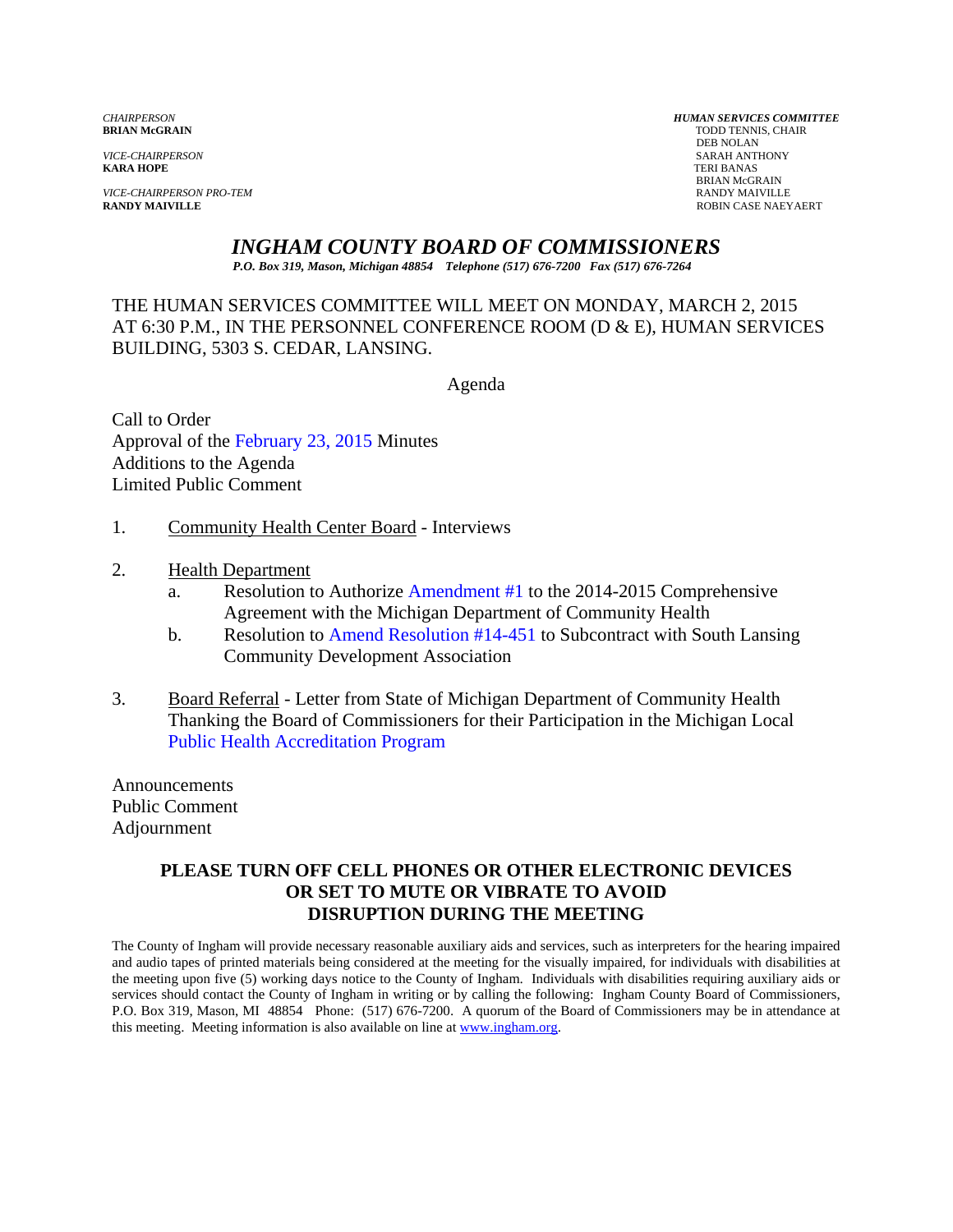#### HUMAN SERVICES COMMITTEE February 23, 2015 Draft – Minutes

<span id="page-1-0"></span>

| <b>Members Present:</b> | Anthony, Nolan, McGrain, Maiville and Naeyaert.                                                                              |
|-------------------------|------------------------------------------------------------------------------------------------------------------------------|
| <b>Members Absent:</b>  | Tennis, Banas and Anthony.                                                                                                   |
| Others Present:         | Commissioner Bryan Crenshaw, Jared Cypher, Chris McDaniel, Jalina<br>Crawford, Keegan Royston, Katie Van Schoick and others. |

The meeting was called to order by Commissioner Nolan at 6:30 p.m.in the Personnel Conference Room "D&E" of the Human Services Building, 5303 S. Cedar Street, Lansing, Michigan.

Approval of the January 26, 2015 and February 9, 2015 Minutes

MOVED BY COMM. MCGRAIN, SUPPORTED BY COMM. MAIVILLE, TO APPROVE THE MINUTES OF THE JANUARY 26, 2015 AND FEBRUARY 9, 2015 MEETINGS.

The January 26, 2015 Minutes were amended as follows:

"Mr. Stevens stated that his goal was to plan and buge budget conservatively."

"Chairperson Tennis thanked Ms. Vail for attending a YMCA breakfast for with local legislators."

The amendments were considered friendly.

The February 9, 2015 Minutes were amended as follows:

"Commissioner Bans Banas thanked the presenters…"

Ms. Austin stated the participation would involve applying a racial equity lens as well as identifying representatives willing willing to participate."

MOVED BY COMM. MCGRAIN, SUPPORTED BY COMM. ANTHONY, TO APPROVE THE RESOLUTION AUTHORIZING AN AGREEMENT WITH SOUTHEASTERN MICHIGN MICHIGAN HEALTH ASSICIATION ASSOCIATION.

"Commissioner McGrain stated that Mayor Bernero was publicly declared obese during the State of the City for the "Lansing Loses a Million" campaign discussed the "Lansing Loses a Million" campaign.

The amendments were considered friendly.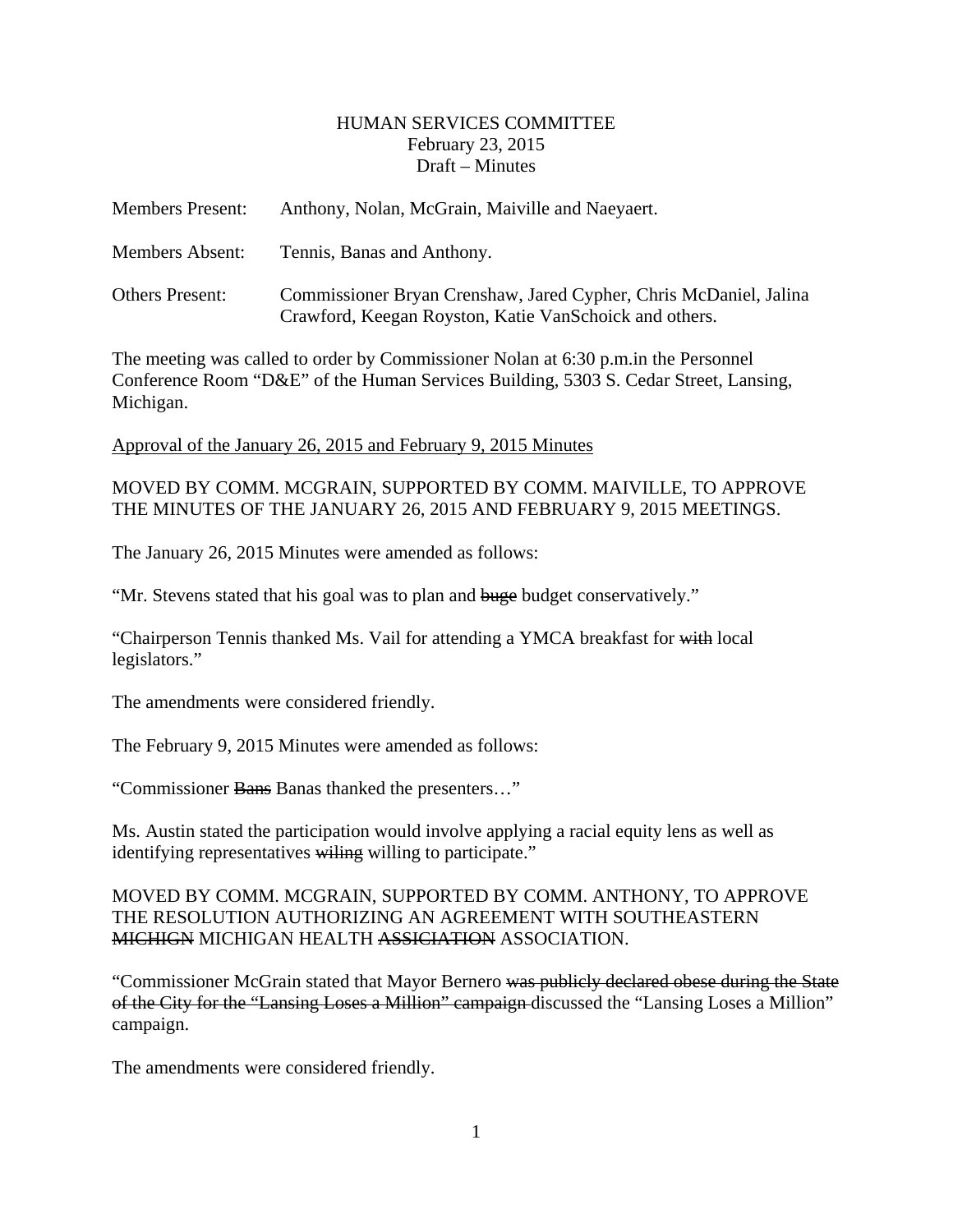MOTION, AS AMENDED, CARRIED UNANIMOUSLY. Absent: Commissioners Tennis, Banas and Anthony.

#### Additions to the Agenda

- 5a. Substitute Resolution Establishing Priorities to Guide the Development of the 2016 Budget and Activities of County Staff.
- 3b. Additional Information Memo

Limited Public Comment

None.

Interviews - Youth Commission

Commissioner Nolan invited Commissioner Crenshaw to come to the table for the interview.

Commissioner Crenshaw stated that he was present to observe.

The Committee interviewed Jalina Crawford and Keegen Royston for the Youth Commission.

Commissioner Naeyaert thanked the interviewees for applying and attending the meeting.

Commissioner Nolan thanked the interviewees and stated that the appointments would be discussed at the next Democratic Caucus meeting. She further stated each interviewee would be notified of the decision by Becky Bennett.

Jared Cypher, County Deputy Controller, addressed the committee. Mr. Cypher stated that agenda item No. 2 would be pulled from the agenda. He further stated that the resolution was being pulled at the request of the Building Authority.

Mr. Cypher updated the committee on the Building Authority.

Discussion on the funding of the Building Authority took place.

Commissioner McGrain asked whether the resolution would be sent back to the Finance Committee.

Mr. Cypher stated that he would look into the issue. He further stated that it would most likely not return to the Finance Committee as the resolution itself would not change.

#### MOVED BY COMM. MAIVILLE, SUPPORTED BY COMM. MCGRAIN, TO APPROVE A CONSENT AGENDA FOR THE FOLLOWING ACTION ITEMS.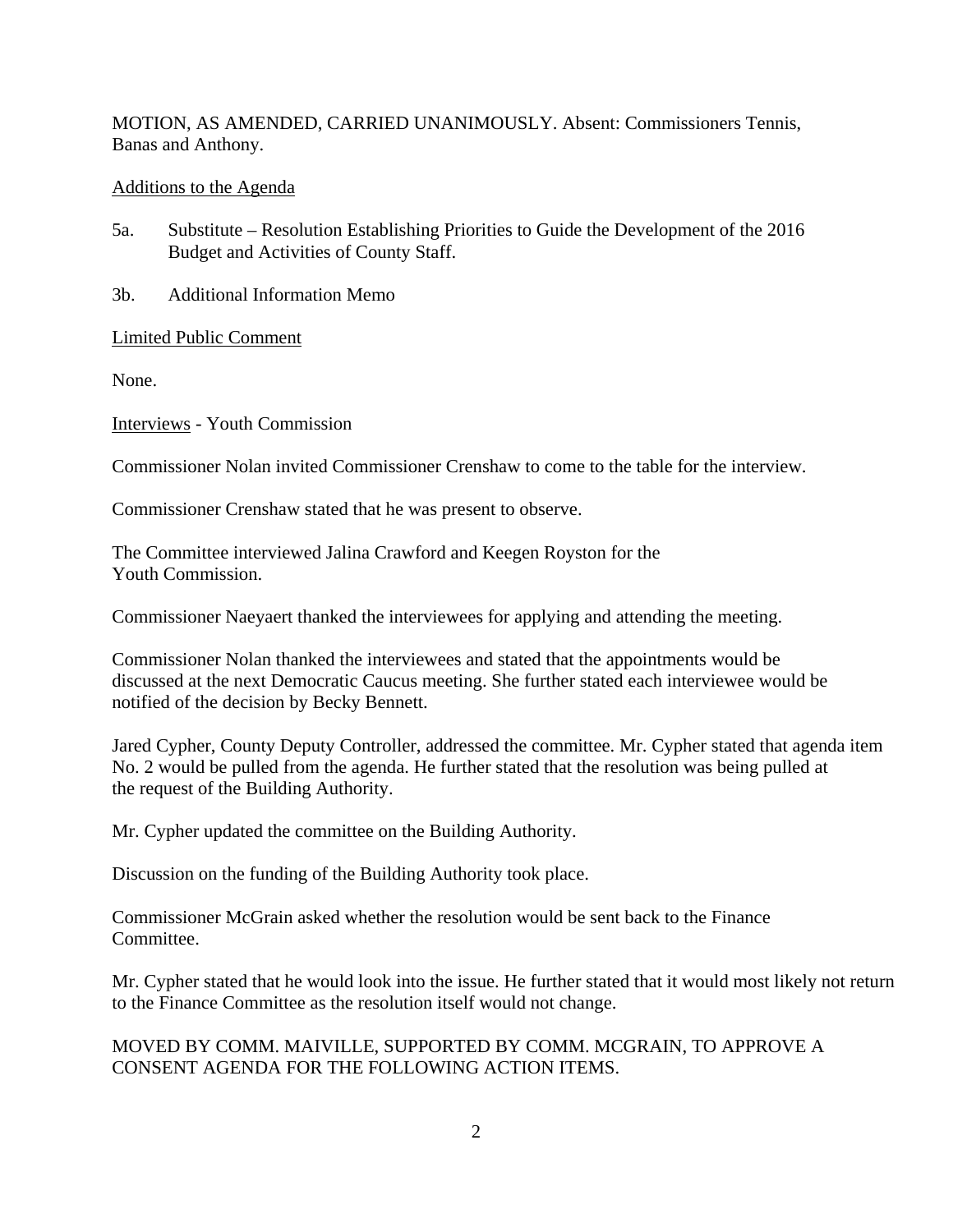- 3. Health Department
	- a. Resolution to Authorize an Agreement with Eaton Regional Education Service Agency (RESA) to Prevent and Reduce Tobacco Use and Alcohol Abuse in Ingham County
	- b. Resolution to Appoint Medical Examiners and Authorize an Agreement with Sparrow Hospital for Medical Examiner Services
- 5. Controller's Office
	- a. Resolution Establishing Priorities to Guide the Development of the 2016 Budget and Activities of County Staff

MOTION CARRIED UNANIMOUSLY. Absent: Commissioners Tennis, Banas and Anthony.

THE MOTION TO APPROVE THE ITEMS ON THE CONSENT AGENDA CARRIED UNANIMUSOLY. Absent: Commissioners Tennis, Banas and Anthony.

4. Community Agencies - Resolution Amending Resolution #14-471 to Authorize a 2015 Community Agency Agreement with Habitat for Humanity of Greater Ingham County

MOVED BY COMM. MAIVILLE, SUPPORTED BY COMM. NAEYAERT, TO APPROVE THE RESOLUTION AMENDING RESOLUTION #14-471 TO AUTHORIZE A 2015 COMMUNITY AGENCY AGREEMENT WITH HABITATIE FOR HUMANITY OF GREATER INGHAM COUNTY.

Commissioner McGrain requested permission to abstain from the resolution. He further stated that he had not been involved with this resolution nor had he received any financial benefits from this resolution.

Commissioner Nolan asked whether an abstention was allowed to be granted to present Commissioners under Mason Rules.

Discussion on abstention rules and the Mason Rules took place.

Commissioner McGrain withdrew his request. Commissioner McGrain further disclosed that this was an issue discussed previously that ended up falling through. He further stated that he had been pushing for this resolution until there were concerns over his involvement.

THE MOTION PASSED UNANIMOULSY. Absent: Commissioner Tennis, Banas and Anthony.

Commissioner McGrain asked whether the questions on the other agencies had been resolved. He further asked whether the Committee was allowed to do what it pleased with this issue.

Mr. Cypher stated that it was completely discretionary and that it was okay to do what the Committee did.

Commissioner Nolan asked Mr. Cypher to look into whether the committee was allowed to do what they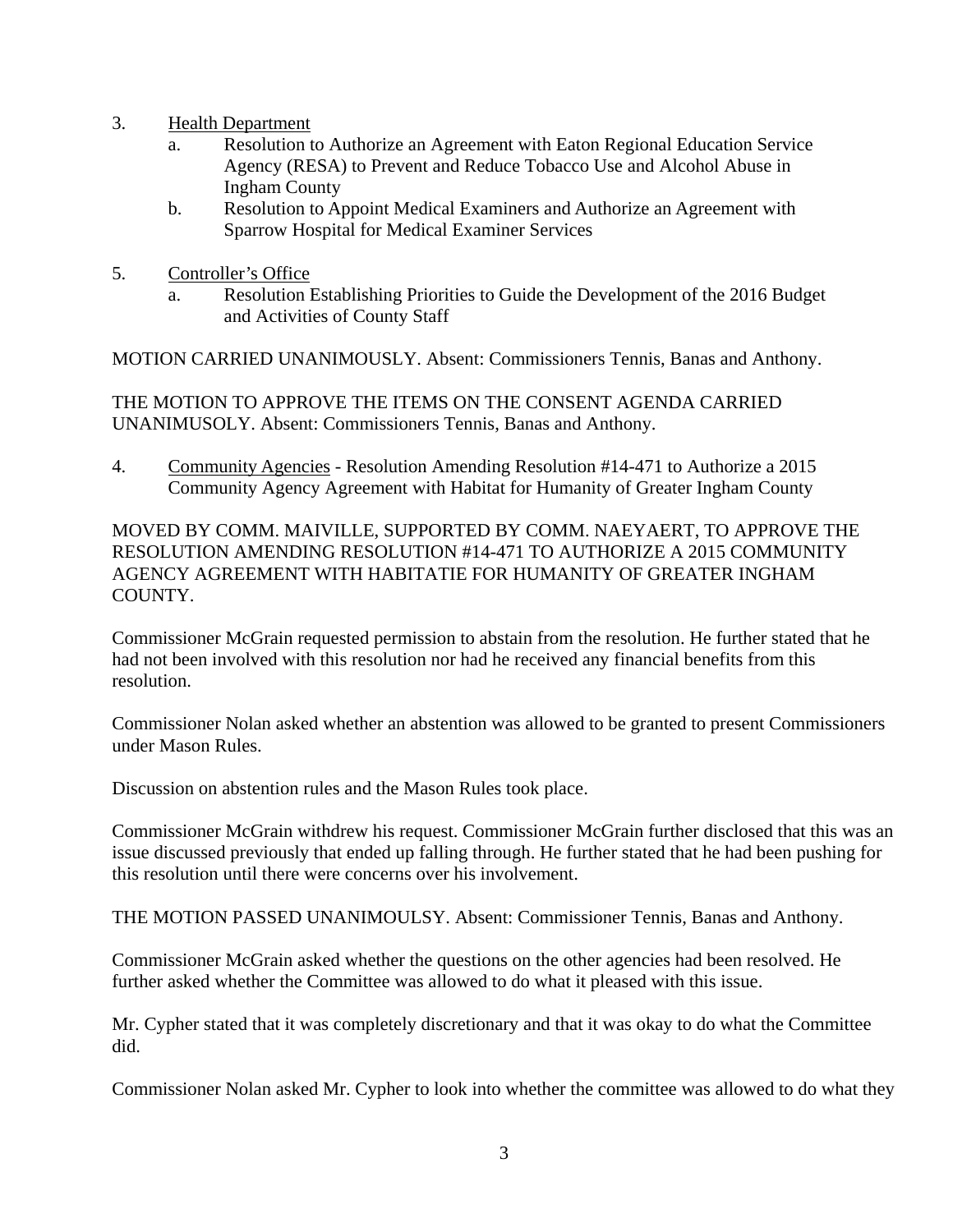did.

- 5. Controller's Office
	- b. Resolution Authorizing a Contract with the Community Mental Health Authority of Clinton, Eaton and Ingham Counties (CMH) for Health Services Millage Eligible Services

MOVED BY COMM. MCGRAIN, SUPPORTED BY COMM. MAIVILLE TO APPROVE THE RESOLUTION AUTHORIZING A CONTRACT WITH THE COMMUNITY MENTAL HEALTH AUTHORITY OF CLINTON, EATON AND INGHAM COUNTIES (CMH) FOR HEALTH SERVICES MILLAGE ELIGIBLE SERVICES.

Chris McDaniel, Director of Adult Mental Services at Community Mental Health (CMH), addressed the committee. Mr. McDaniel introduced himself. He further thanked the committee for discussing the resolution. Mr. McDaniel introduced the resolution.

Commissioner Maiville stated that the millage language is very specific and inquired how the funding would go to the correct demographics. He further asked what checks and balances were in place to make sure that the funding goes to the correct demographics.

Mr. McDaniel stated that there would be similar process to the jail impatient admission that was approved. He further stated a separate invoice system would be created for this resolution. He further stated that there would be an invoice system through an audit process to determine if individuals were qualified for the funding.

Commissioner Maiville asked if the funding amount specified in the resolution was the maximum amount being requested.

Mr. McDaniel stated that the funding amount specified was the expected support needed to cover their programs.

Commissioner Naeyaert stated that Governor Snyder recently introduced an executive order that would increase spending by 20 million for general funds. She further stated that she was excited to see how it would move through the legislature and how it would effect CMH.

Mr. McDaniel stated that there was a 48 million dollar cut to the statewide general funds in the past year.

Commissioner McGrain stated that low income and uninsured Ingham County Residents and a fourth qualification were the criteria for receiving funding. He further stated that he trusted CMH to verify that the correct people receive support.

Commissioner McGrain stated that there had been discussion regarding seeing this as a larger proposal that would involve long term funding support. He further stated that he believed that this resolution met the millage language and looked forward to seeing this evolve.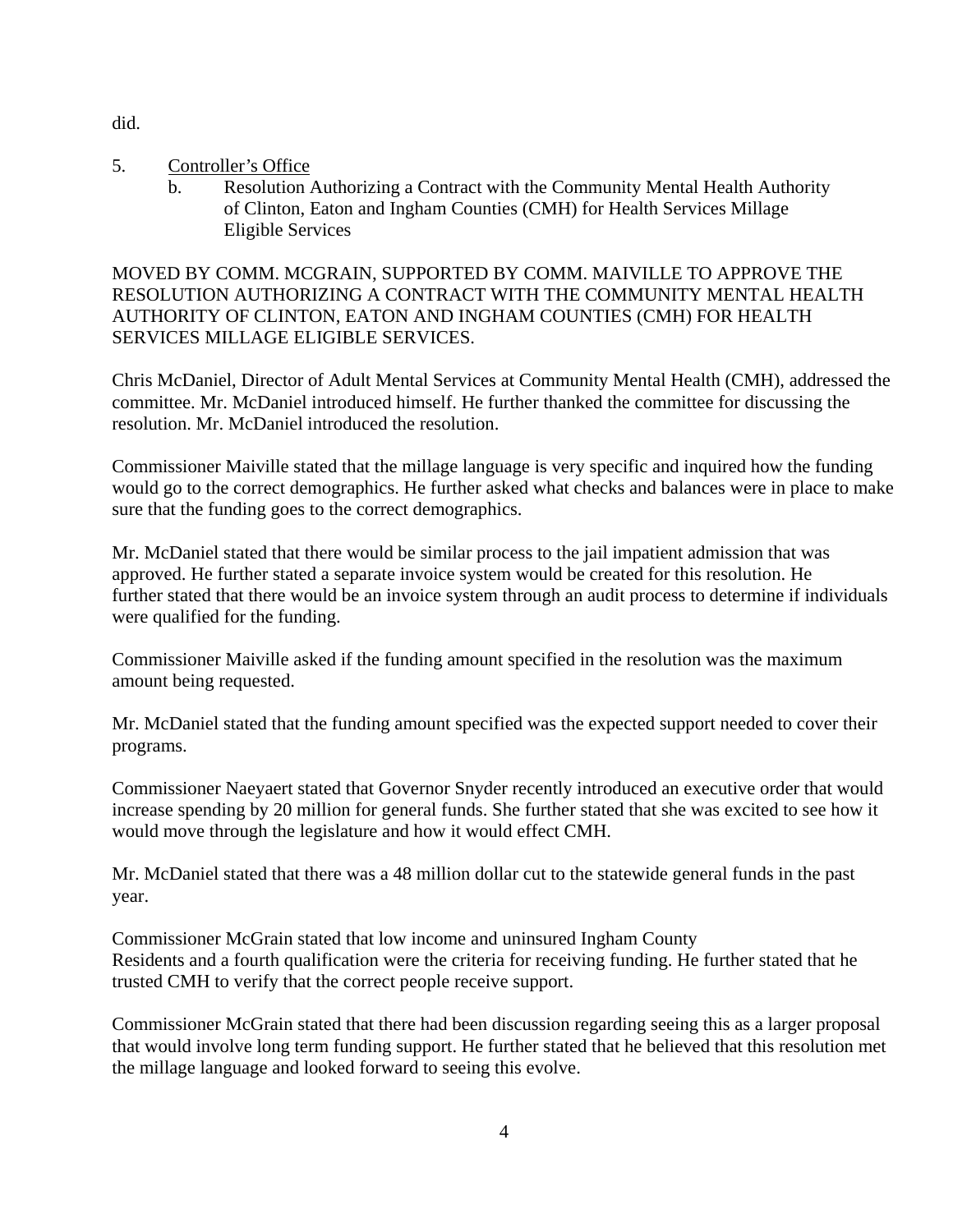Commissioner Nolan asked what services were being provided for \$40,000 per client for autistic individuals.

Mr. McDaniels stated that it went towards a one-on-one in-house behavior training geared towards youth who had been diagnosed with autism.

Commissioner Noland stated that \$40,000 was a large amount per person.

Mr. McDaniel stated that it was similar to having a full-time therapist.

THE MOTION CARIED UNANIMOUSLY. Absent: Commissioners Tennis, Banas and Anthony.

Commissioner Nolan inquired about the sub-community of the Ingham Health Plan (IHP) that was discussing using Ingham Health Plan money in similar ways. She further stated that there were multiple non-profit agencies at the table including CMH. She further stated that they have reserves of roughly ten million dollars and asked if they were looking to disperse grants.

Mr. McDaniel stated that the IHP was aiming to create a mental health benefit toward IHP enrollees.

Mr. Cypher stated that they were looking to provide outpatient benefits.

Commissioner Nolan asked why nonprofits were present.

Mr. Cypher stated that it was to gain information on what resources existed in to community.

Commissioner McGrain asked if CMH was present at the meeting.

Mr. Cypher stated that he was present.

Commissioner Nolan stated that if the IHP partners with another agency for mental health services, the agency to lead and administer that plan should be CMH.

Commissioner Naeyaert asked how the sub-committee was started and who it is comprised of.

Mr. Cypher stated that they are unaware of how it was initiated. He further stated that it is comprised of staff members, various community members and local non-profits.

Commissioner Maiville stated that those services should go through CMH for the purposing of an auditing trail.

Commissioner McGrain stated that the IHP is separate from the County but is dependent on the County for funding. He further stated that it would be wise of the sub-committee to include and consult with the County in their discussions. He further stated that there are concerns with funding such large amounts of a limited amount of individuals.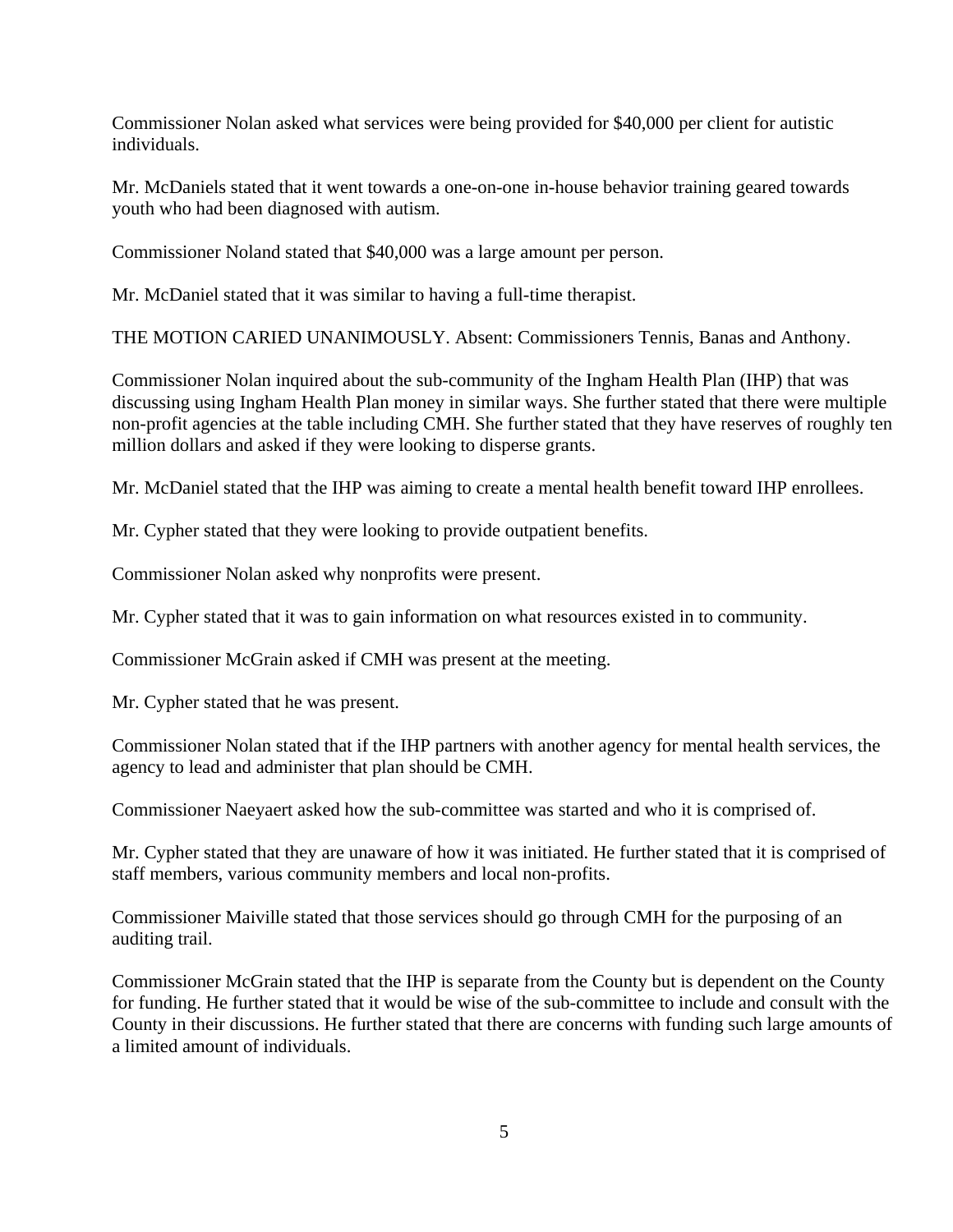Commissioner Maiville stated that the funds that were given to the IHP was millage funded dollars and that the surplus was of concern.

Commissioner Nolan asked what the "dish money "for IHP was.

Mr. Cypher stated that for every \$1 sent up, roughly \$3 came back.

Commissioner clarified that roughly 25% of the \$10 million were County funds and that roughly 75% of the \$10 million were hospital Federal dish money.

Commissioner Maiville asked how much of the \$10 million were millage funds.

Commissioner McGrain stated that that was an irrelevant question.

Commissioner Nolan stated that the board provided those funds and it is therefor irrelevant due to the fact that IHP is a separate  $501(c)(3)$  organization.

Commissioner Naeyaert inquired on the history of the millage. She further asked for clarification on the current situation of IHP.

Commissioner McGrain stated that the IHP was completely separate. He further stated that there were arrangements made to provide funding for uninsured individuals in the County. He further stated that IHP has a \$10 to \$12 million surplus and that there were roughly 800 individuals insured through the IHP. Commissioner McGrain provided further information on the history of the millage.

Mr. Cypher stated that currently there was no obligation to continue providing funds to the IHP as all obligations have been satisfied. He further stated that it would require Board action to provide further information.

Commissioner Nolan stated that in November 2014, a break out of the average cost per person was requested. She further stated that information on the demographics of who the uninsured members of Ingham County were was requested.

Commissioner Nolan further stated that a three to five year projection of what the IHP would need was requested by Commissioner McGrain. She further stated that a discussion on whether to continue to levy the millage was needed.

Commissioner Naeyaert inquired as to whether or not it were possible to bring the individuals insured under IHP into the County's care.

Commissioner McGrain stated that the discussion on that topic should be held soon.

Commissioner Nolan stated that a resolution on that may be coming from the Health Department.

Commissioner Nolan thanked Mr. Daniels for attending.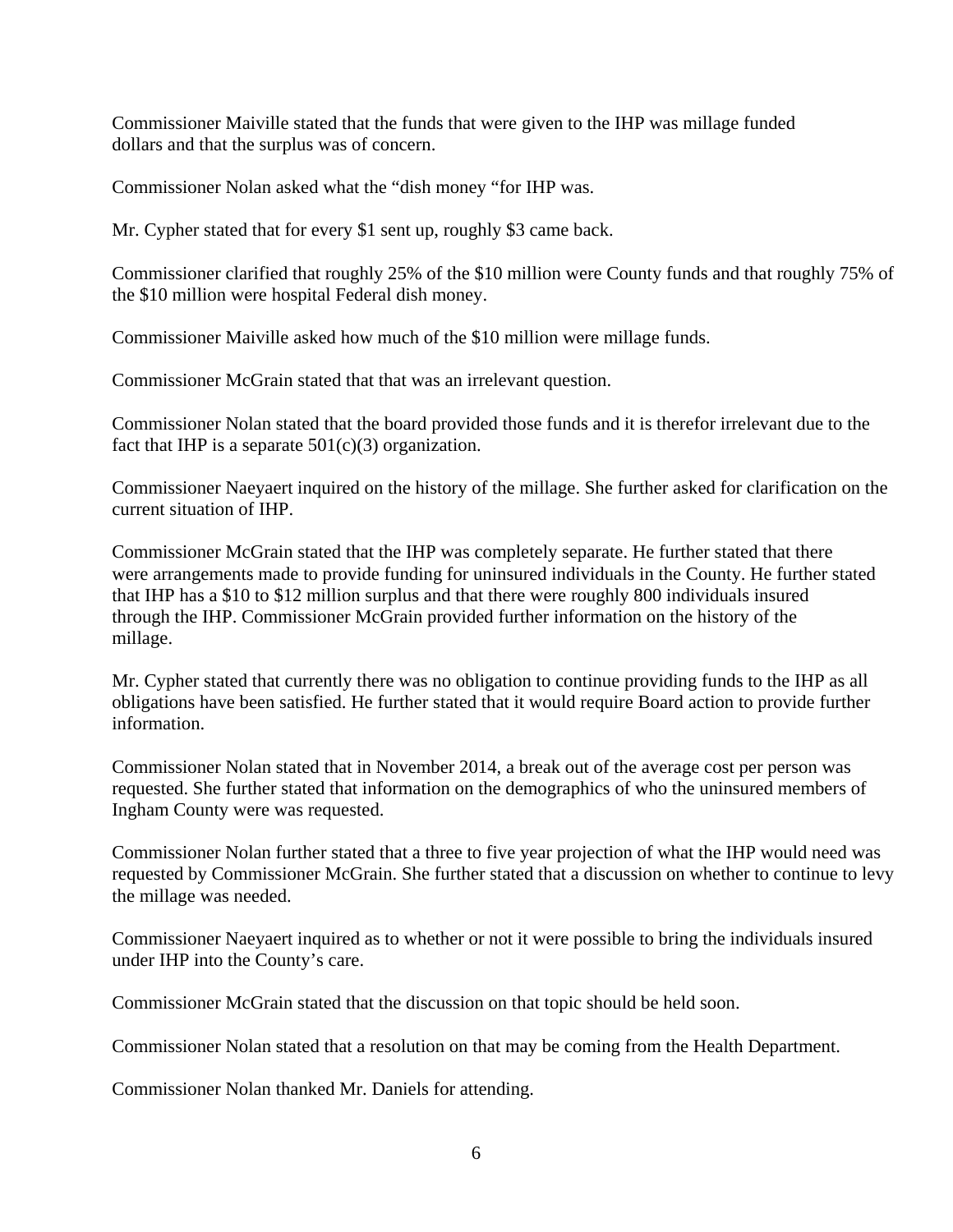#### **Announcements**

Commissioner Naeyaert stated that on March 9, 2015 at 6:00 p.m. at Mason City Hall the City of Mason would be celebrating its  $150<sup>th</sup>$  anniversary.

Commissioner Naeyaert stated that a resolution honoring the City of Mason would be presented. She further asked if a resolution such as that would need to be voted on.

Commissioner Maiville stated it would need to be included as a late agenda item.

Commissioner McGrain stated that if the wording was given to Becky Bennett first thing in the morning, the resolution could be added to the agenda for the Board of Commissioners February 24, 2015 meeting.

Public Comment

None.

**Adjournment** 

The meeting was adjourned at 7:17 p.m.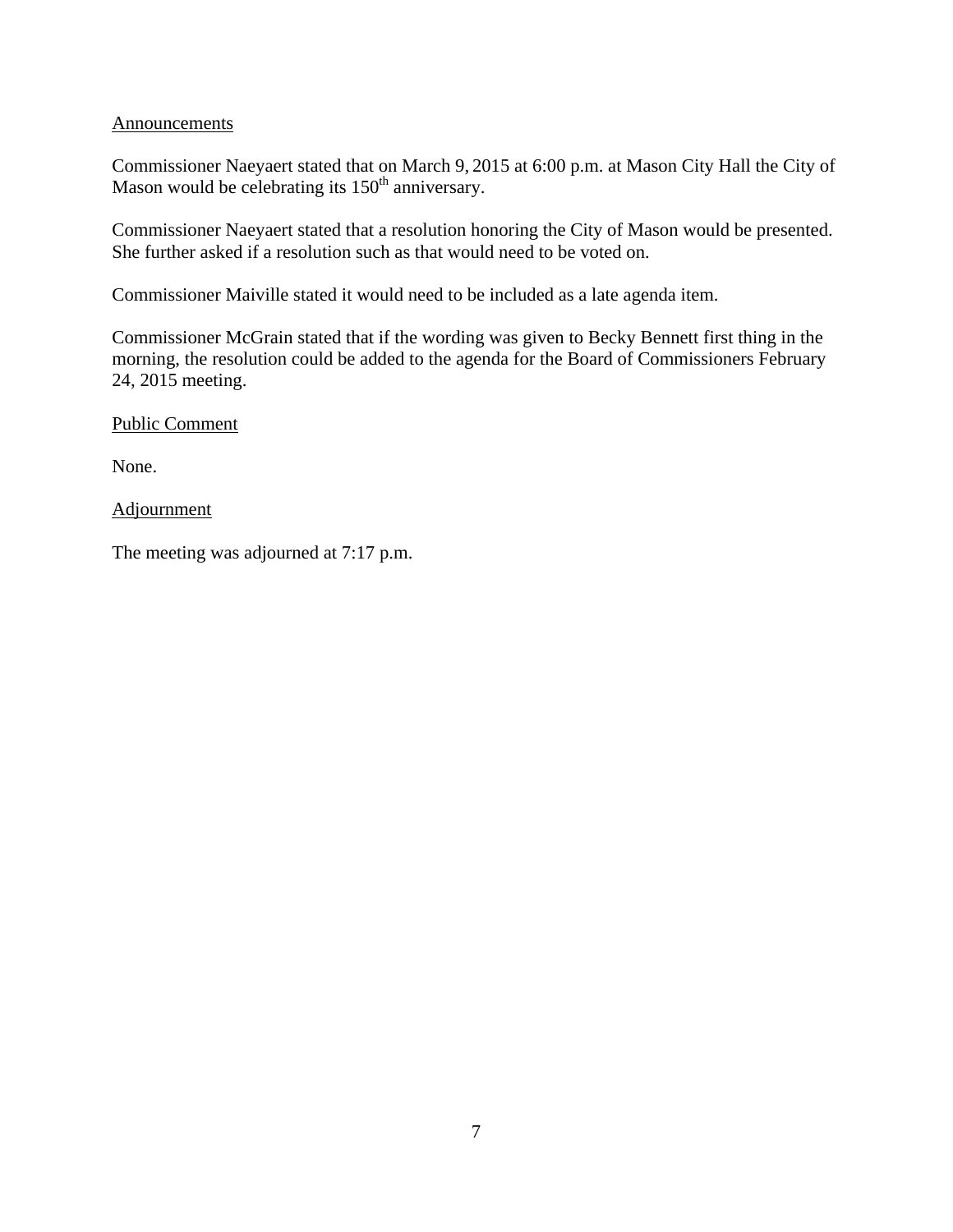# **MARCH 2, 2015 HUMAN SERVICES AGENDA STAFF REVIEW SUMMARY**

# **ACTION ITEMS:**

#### **The Deputy Controller is recommending approval of the following resolutions**

#### *2. Health Department*

*a. Resolution to Authorize Amendment #1 to the 2014-2015 Comprehensive Agreement with the Michigan Department of Community Health* 

This resolution authorizes Amendment #1 of the 2014-2015 Comprehensive Agreement with the Michigan Department of Community Health (MDCH). The Comprehensive Agreement is the annual process whereby the MDCH transmits State and Federal funds to Ingham County to support public health programs. The Comprehensive Agreement establishes the funding levels and the terms and conditions under which the funds are disbursed. The Board of Commissioners authorized the 2014-2015 Agreement in Resolution #14-451.

The Comprehensive Agreement is regularly amended to adjust funding levels and clarify terms and conditions. This amendment will increase the budget for Comprehensive Local Health Services from \$4,732,654 to \$5,201,277, an increase of \$468,623. The amendment makes the following specific changes in the budget:

- 1. Nurse Family Partnership, \$510,300 new funding
- 2. Tobacco Use Reduction in People with HIV/AIDS, \$50,000 new funding
- 3. WIC Resident Services, an increase of \$10,508 to \$1,205,640
- 4. HIV Ryan White Part B, an increase of \$10,492 to \$285,492
- 5. Breast & Cervical Cancer Control Program (BCCCP), a decrease of \$96,380 to \$255,625. This was an expected decrease in funding as we no longer provide case management services to Oakland County
- 6. TB Control, a decrease of \$12,547 to \$13,721
- 7. Bioterrorism Regional EPI Support, decrease of \$3,750 to \$0

Further details can be found in the attached memorandum.

# *b. Resolution to Amend Resolution #14-451 to Subcontract with South Lansing Community Development Association*

This resolution amends Resolution #14-451 to authorize a subcontract with South Lansing Community Development Association (SLCDA) in the amount of \$24,952 to support outreach activities in FY 2015, for the period of October 1, 2014 through September 30, 2015. SLCDA was inadvertently left out of the original resolution because they had not accepted funding by responding to the department's request for a FY 2015 work plan and budget. The Health Department has since received and approved SLCDA's work plan and budget. The purpose of this subcontract is to address the social determinants of health by engaging and mobilizing neighborhood residents and community organizations in activities that will promote healthy neighborhoods, all with the intent of improving health outcomes. This subcontract was anticipated in the FY 2015 budget and there is no increase in General Fund dollars.

# **OTHER ITEMS:**

*1. Community Health Center Board - Interviews*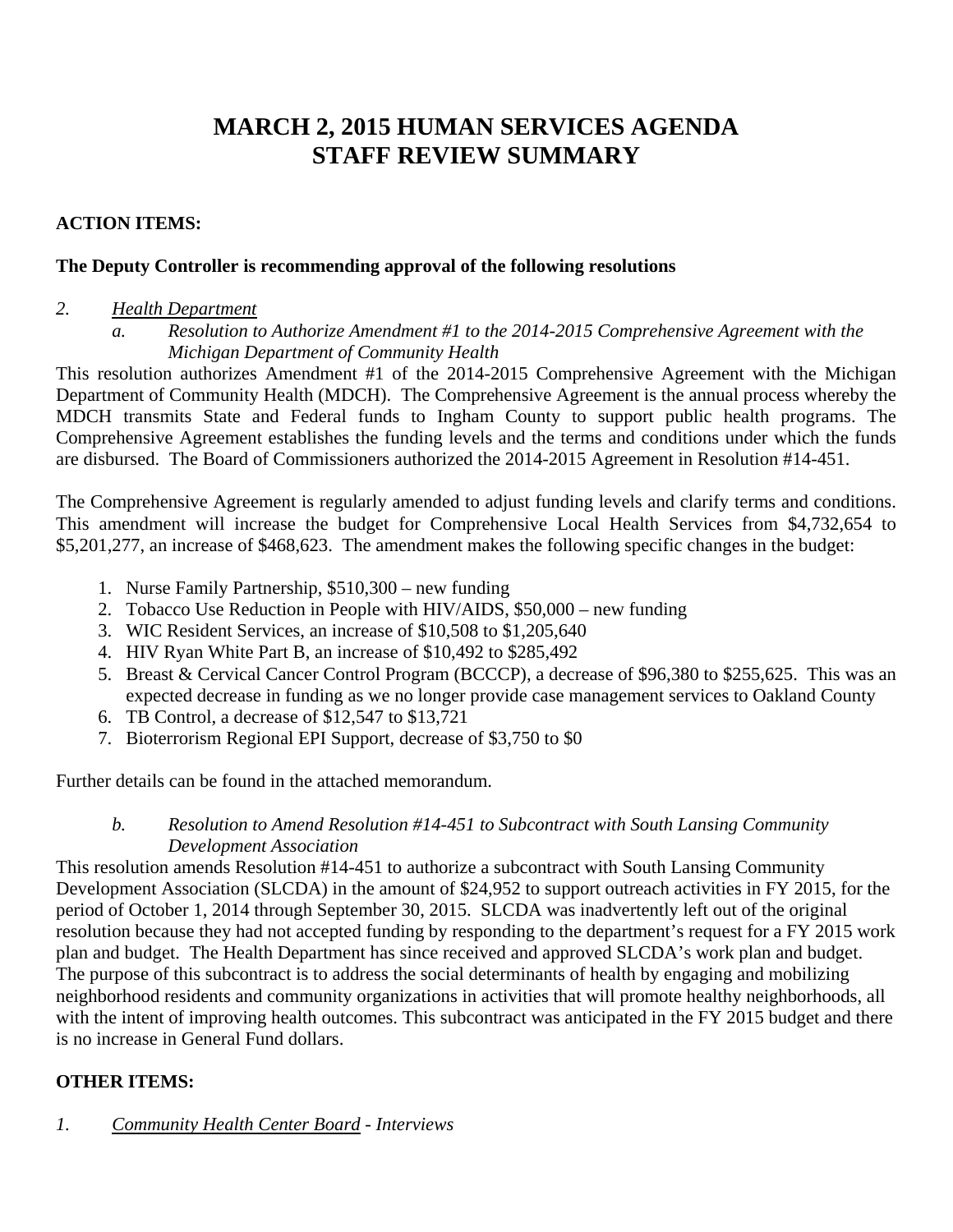# **MEMORANDUM**

<span id="page-9-0"></span>

| TO:          | Human Services Committee<br><b>Finance Committee</b>                                                                              |
|--------------|-----------------------------------------------------------------------------------------------------------------------------------|
| <b>FROM:</b> | Linda S. Vail, MPA, Health Officer                                                                                                |
| DATE:        | February 9, 2015                                                                                                                  |
| RE:          | Resolution to Authorize Amendment #1 to the 2014-2015 Comprehensive Agreement with the<br>Michigan Department of Community Health |

This is a recommendation to authorize Amendment #1 of the 2014-2015 Comprehensive Agreement with the Michigan Department of Community Health (MDCH). The Comprehensive Agreement is the annual process whereby the MDCH transmits State and Federal funds to Ingham County to support public health programs. The Comprehensive Agreement establishes the funding levels and the terms and conditions under which the funds are disbursed. The Board of Commissioners authorized the 2014-2015 Agreement in Resolution #14-451.

The Comprehensive Agreement is regularly amended to adjust funding levels and clarify terms and conditions. This amendment will increase the budget for Comprehensive Local Health Services from \$4,732,654 to \$5,201,277, an increase of \$468,623. The amendment makes the following specific changes in the budget:

Amendment # 1

- 1. Nurse Family Partnership, \$510,300 new funding.
- 2. Tobacco Use Reduction in People with HIV/AIDS, \$50,000 new funding
- 3. WIC Resident Services, an increase of \$10,508 to \$1,205,640.
- 4. HIV Ryan White Part B, an increase of \$10,492 to \$285,492.
- 5. Breast & Cervical Cancer Control Program (BCCCP), a decrease of \$96,380 to \$255,625. This was an expected decrease in funding as we no longer provide case management services to Oakland County.
- 6. TB Control, a decrease of \$12,547 to \$13,721.
- 7. Bioterrorism Regional EPI Support, decrease of \$3,750 to 0.

Regarding Items #1 and #2 -- the State is providing funds to support the Nurse Family Partnership and Tobacco Use Reduction in People with HIV/AIDS program. Items # 3 and #4 increases funding to provide services in the WIC Resident Services and HIV Ryan White Part B program respectively. Items #5, #6, and #7 decreases State support for the Breast & Cervical Cancer Program, TB Control and the Bioterrorism Regional EPI Support.

I recommend that the Board of Commissioners adopt the attached resolution.

c: Eric Thelen w/attachment Debbie Edokpolo w/attachment Barb Mastin w/attachment Joel Murr w/attachment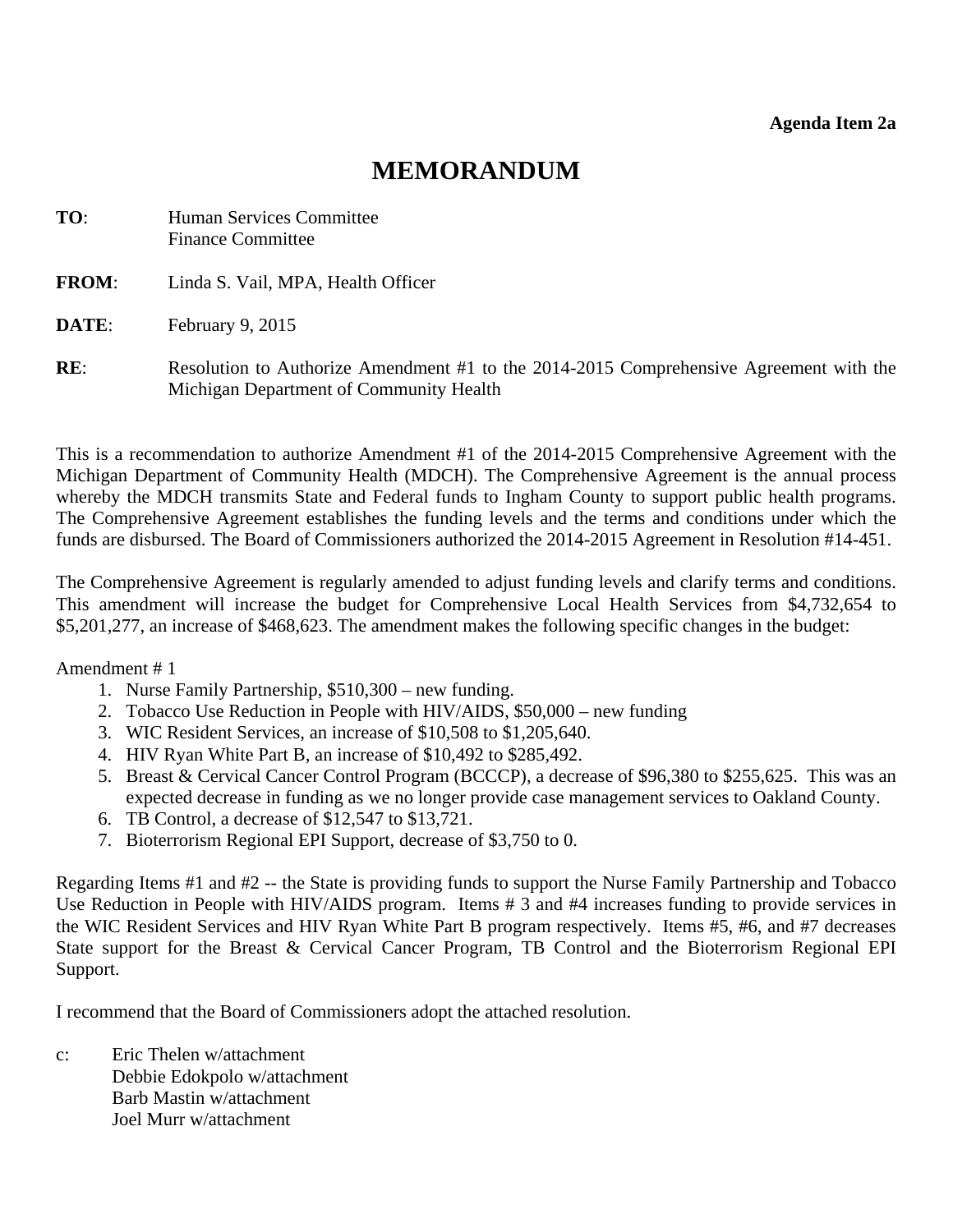Introduced by the Human Services and Finance Committees of the:

# INGHAM COUNTY BOARD OF COMMISSIONERS

### **RESOLUTION TO AUTHORIZE AMENDMENT #1 TO THE 2014-2015 COMPREHENSIVE AGREEMENT WITH THE MICHIGAN DEPARTMENT OF COMMUNITY HEALTH**

WHEREAS, the responsibility for protecting the health of the public is a shared responsibility between the State and County governments in Michigan; and

WHEREAS, the Michigan Department of Community Health (MDCH) and local health departments enter into contracts to clarify the role and responsibility of each party in protecting public health; and

WHEREAS, the MDCH and Ingham County have entered into a 2014-2015 Agreement authorized in Resolution #14-451; and

WHEREAS, the MDCH has proposed Amendment #1 to the current Agreement to adjust grant funding levels and clarify Agreement procedures; and

WHEREAS, the Health Officer has recommended that the Board of Commissioners authorize the Amendment.

THEREFORE BE IT RESOLVED, that the Ingham County Board of Commissioners authorizes Amendment #1 to the 2014-2015 Comprehensive Agreement with the Michigan Department of Community Health (MDCH).

BE IT FURTHER RESOLVED, that the total amount of Comprehensive Agreement funding shall increase from \$4,732,654 to \$5,201,277, an increase of \$468,623.

BE IT FURTHER RESOLVED, that the increase consists of the following specific changes to program budgets:

 Nurse Family Partnership \$510,300 – new funding Tobacco Use Reduction in People with HIV/AIDS \$50,000 – new funding WIC Resident Services, an increase of \$10,508 to \$1,205,640 HIV Ryan White Part B, an increase of \$10,492 to \$285,492 Breast & Cervical Cancer Control Program (BCCCP), a decrease of \$96,380 to \$255,625 TB-Control, a decrease of \$12,547 to \$13,721 Bioterrorism Regional EPI Support, a decrease of \$3,750 to \$0

BE IT FURTHER RESOLVED, that the Health Officer, Linda S. Vail, MPA, is authorized to submit Amendment #1 of the 2014-2015 Comprehensive Agreement electronically through the Mi-E Grants system after approval as to form by the County Attorney.

BE IT FURTHER RESOLVED, that the Controller/Administrator is authorized to amend the Health Department's 2015 Budget in order to implement this resolution.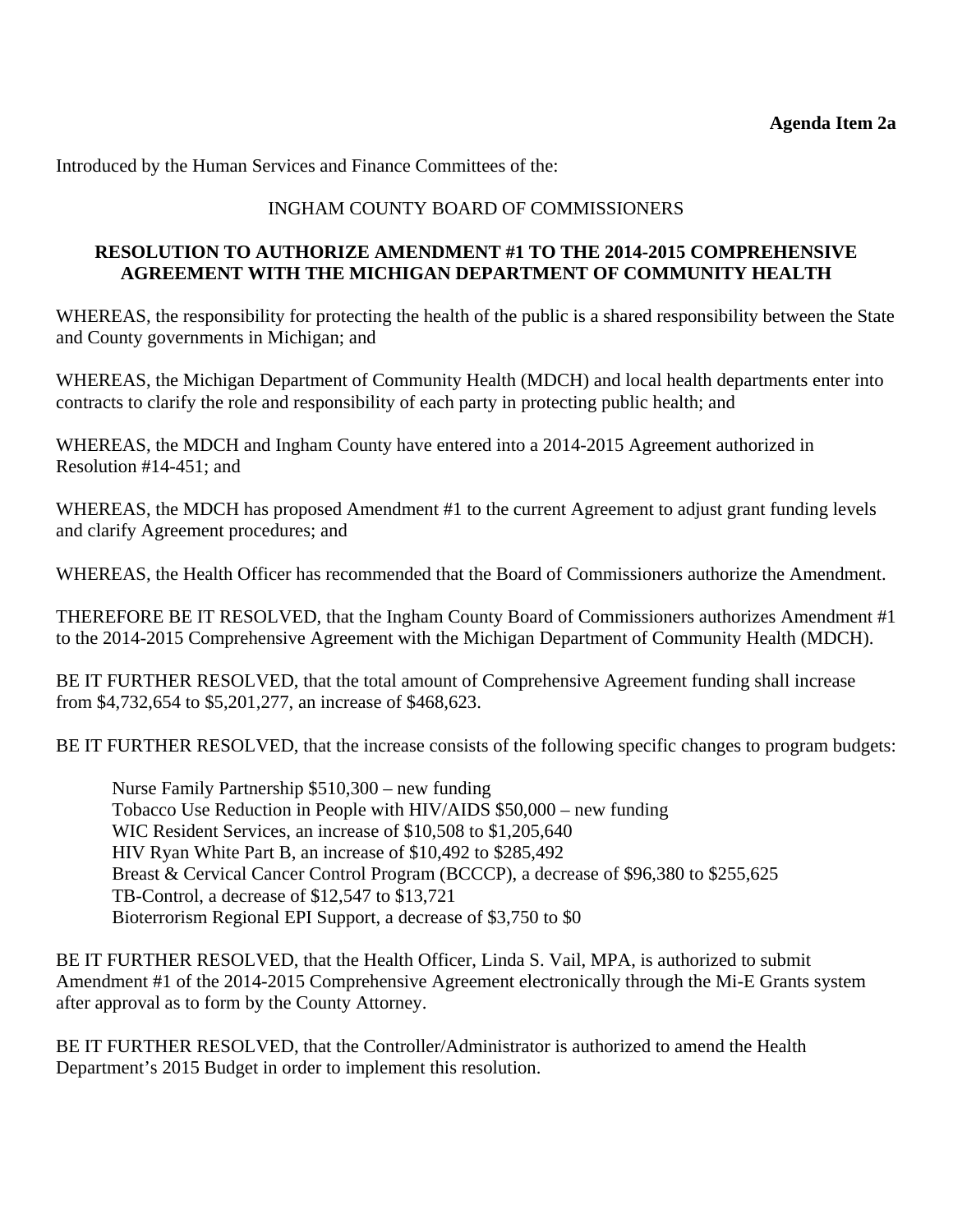# **MEMORANDUM**

<span id="page-11-0"></span>

| TO:   | <b>Human Services Committee</b><br><b>Finance Committee</b>                                                          |
|-------|----------------------------------------------------------------------------------------------------------------------|
| FROM: | Linda S. Vail, MPA, Health Officer                                                                                   |
| DATE: | February 12, 2015                                                                                                    |
| RE:   | Resolution to Amend Resolution #14-451 to Subcontract with South Lansing Community<br><b>Development Association</b> |

This is a request to amend Resolution #14-451 to authorize a subcontract with South Lansing Community Development Association (SLCDA) in the amount of \$24,952 to support outreach activities in FY 2015, for the period of October 1, 2014 through September 30, 2015.

Resolution #14-451 authorized subcontracts to support outreach activities. SLCDA was inadvertently left out of the original Resolution because they had not accepted funding by responding to the department's request for an FY 2015 work plan and budget. We have since received and approved SLCDA's work plan and budget. The purpose of this subcontract is to address the social determinants of health by engaging and mobilizing neighborhood residents and community organizations in activities that will promote healthy neighborhoods, all with the intent of improving health outcomes. This subcontract was anticipated in the FY 2015 budget and there is no increase in General Fund dollars.

I recommend that the Board of Commissioners Amend Resolution #14-451 and subcontract with South Lansing Community Development Association in the amount of \$24,952.

c: Debbie Edokpolo w/attachment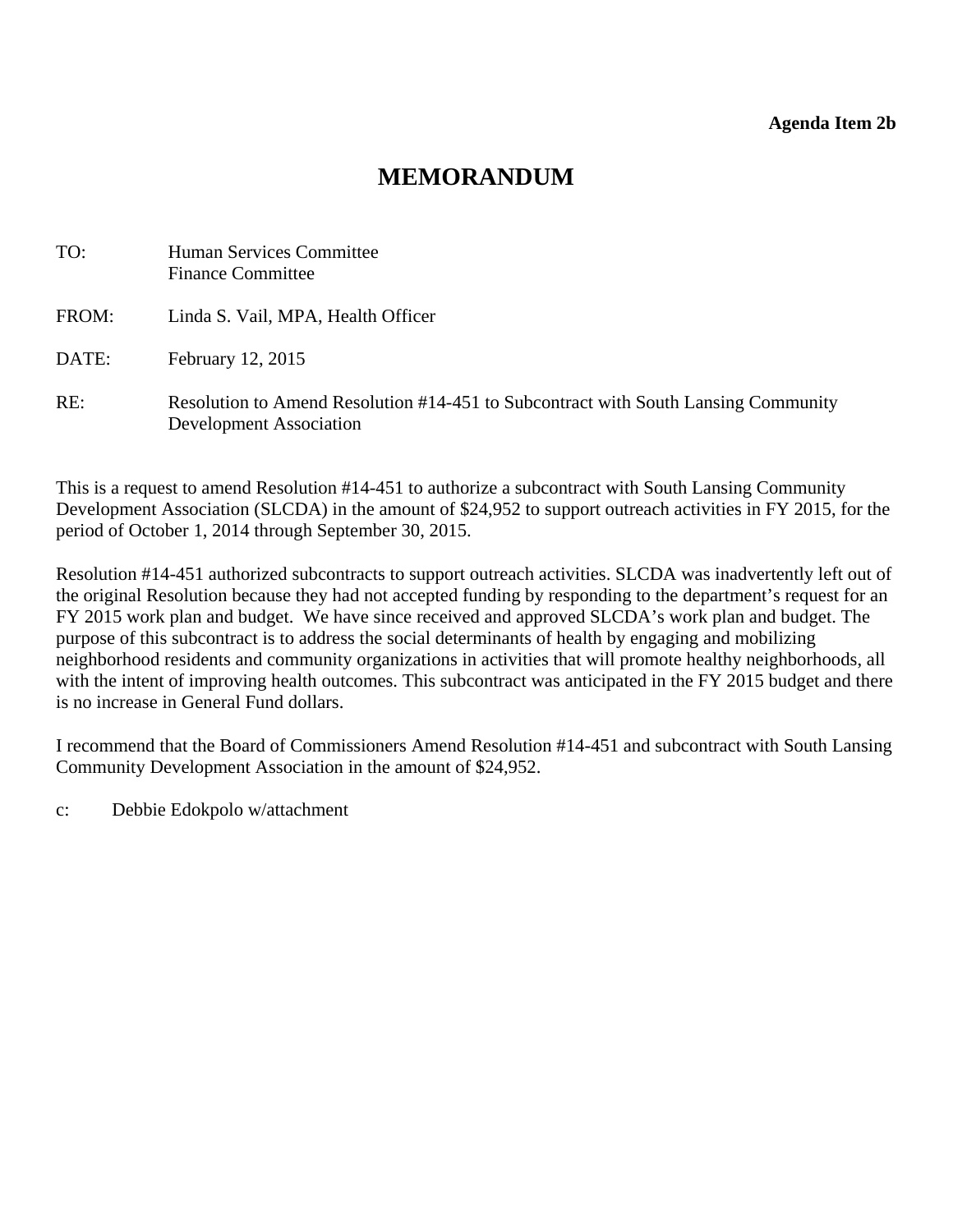Introduced by the Human Services and Finance Committees of the:

# INGHAM COUNTY BOARD OF COMMISSIONERS

# **RESOLUTION TO AMEND RESOLUTION #14-451 TO SUBCONTRACT WITH SOUTH LANSING COMMUNITY DEVELOPMENT ASSOCIATION**

WHEREAS, Ingham County seeks to promote healthy neighborhoods by addressing the social determinants of health through outreach services; and

WHEREAS, Resolution #14-451 authorized service contracts with providers to support outreach activities; and

WHEREAS, South Lansing Community Development Association is one of the providers engaged in outreach activities; and

WHEREAS, this subcontract was anticipated in the FY 2015 budget and there will be no increase in General Fund dollars.

THEREFORE BE IT RESOLVED, that the Board of Commissioners authorizes a subcontract with South Lansing Community Development Association in the amount of \$24,952 to provide the above services.

BE IT FURTHER RESOLVED, the period of this agreement is October 1, 2014 through September 30, 2015.

BE IT FURTHER RESOLVED, that the Board Chairperson is authorized to sign the agreement after review by the County Attorney.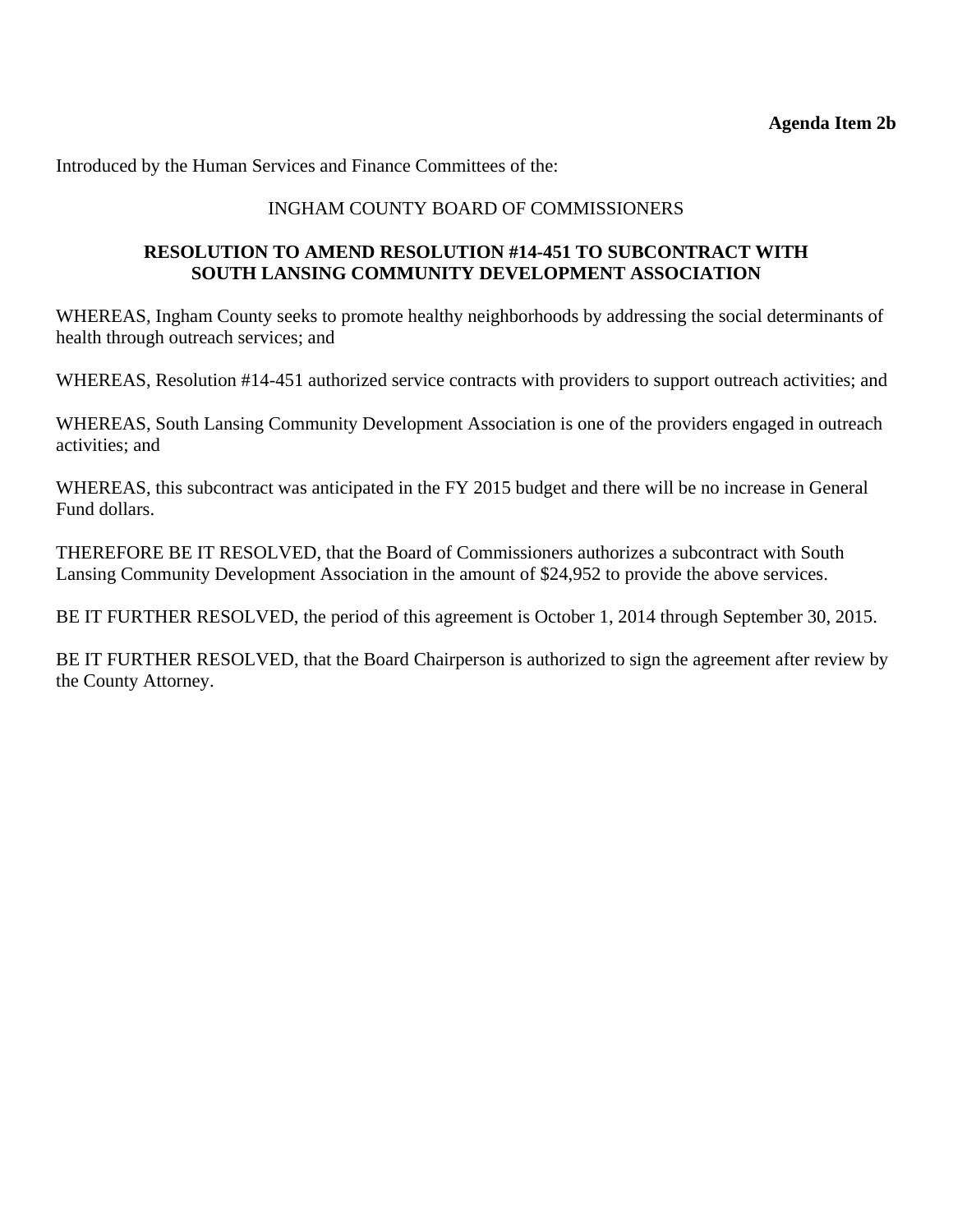

**STATE OF MICHIGAN** DEPARTMENT OF COMMUNITY HEALTH LANSING

**NICK LYON DIRECTOR** 

**January 29, 2015** 

**RICK SNYDER** 

**GOVERNOR** 

Linda S. Vail, MPA **Health Officer** Ingham County Health Department 5303 S. Cedar St. Lansing, MI 48909

**Brian McGrain** Ingham County Bd. of Commissioners **Ingham County Courthouse Box 319** Mason, MI 48854

Dear Ms. Vail and Mr. McGrain:

On behalf of the Michigan Departments of Community Health, Agriculture and Rural Development, and Environmental Quality, I would like to thank you for your participation in the Michigan Local Public Health Accreditation Program. Your participation, comments, and suggestions over the past five cycles of accreditation have strengthened the program in assuring and enhancing the quality of local public health in Michigan by identifying and promoting the implementation of public health standards.

Based on the January 8, 2015 recommendation of the Michigan Local Public Health Accreditation Commission, we are very pleased to confer accreditation with commendation status on your local public health department. This designation is awarded to local health departments that fully meet the following requirements:

- Meets 95%, cumulatively, of the Essential Indicators within the Minimum  $\bullet$ Program Requirements during the on-site reviews for the Powers and Duties and seven (7) mandated services\* sections.
- Misses not more than two (2) indicators in each of the programs cited above,  $\bullet$
- Has zero (0) repeat missed indicators from the previous cycle in each of the included programs, and
- Meets 80% of the Minimum Program Requirements in the Quality Improvement  $\bullet$ Supplement within the Powers and Duties Section.

\* The seven mandated services sections include: Food Service Sanitation, Communicable Disease, Hearing, Immunization, Sexually Transmitted Disease, On-Site Wastewater Treatment Management, and Vision.

This designation is valid until the Michigan Departments of Community Health, Agriculture and Rural Development, and Environmental Quality effect a subsequent decision pursuant to recommendations by the Accreditation Commission.